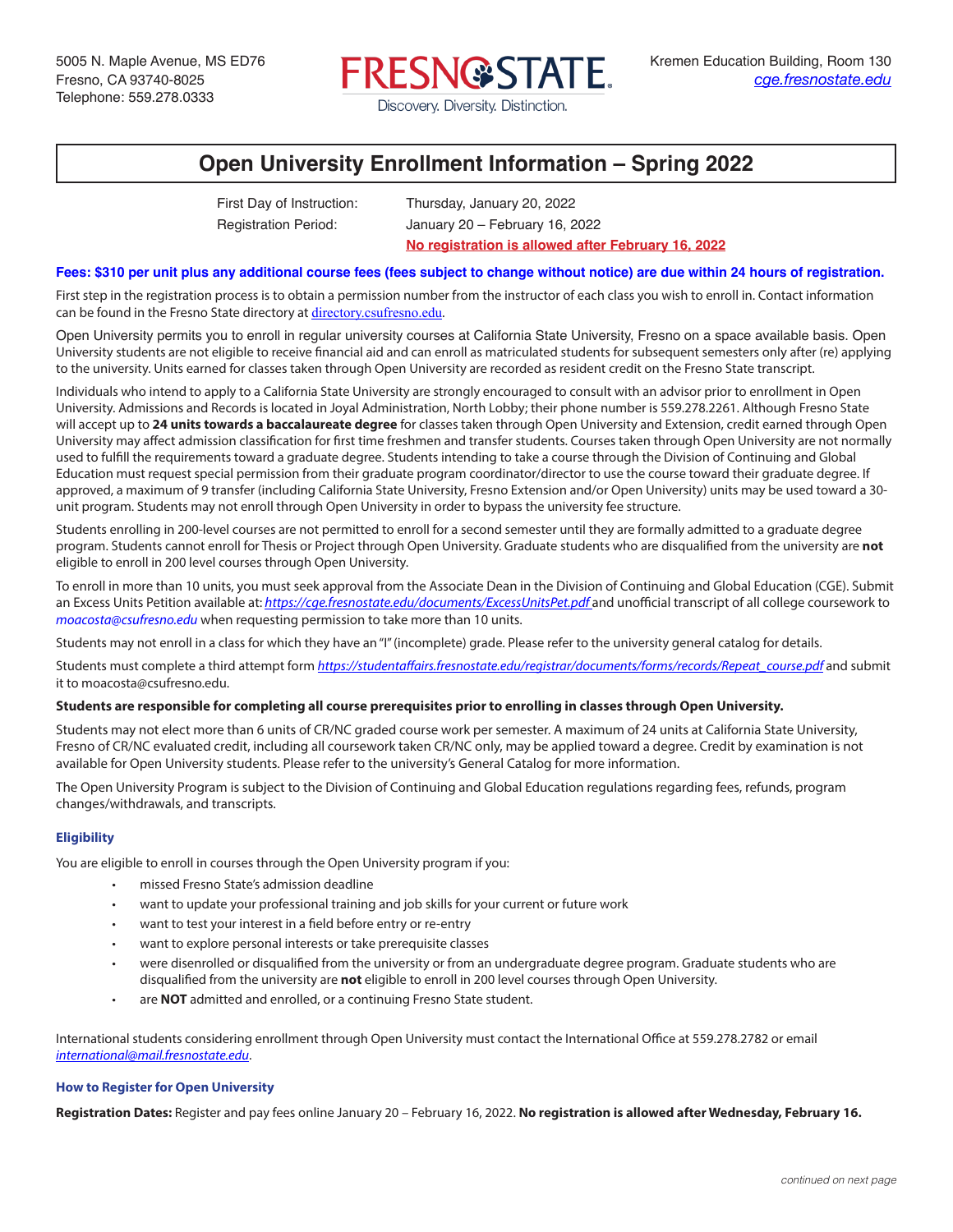- 1. Review and select courses from the university Spring 2022 Class Schedule. It can be accessed online at *http://fresnostate.edu*. Click on "Academics" tab and select "Class Schedule" listed under "Additional Resources".
- 2. Contact the instructor to obtain a permission number. Also, please refer to information below regarding online (web-enhanced/web-based) courses.
- 3. **Enroll and pay online.** Enroll online beginning Thursday, January 20. Go to: *https://cge.fresnostate.edu/registration/* to get complete instructions for online registration and payment. Fees must be paid **within 24 hours of registration**. **See payment information below. Follow steps below to ensure activation for Spring 2022 enrollment:**

Go to *https://my.fresnostate.edu* > student self service > student center > My Academic Records & Registration. Select "ContinGlobalEd class" from the drop down box and click on the double arrows. Follow prompts for Program to Enroll and term (Spring 2022); click "Submit"

#### **Academic Disqualification**

Students who have been recently placed on Academic Disqualification will need to be activated for Open University Registration for the current semester. Students may email the CGE registrar, Monica Acosta, to request Continuing and Global Education term activation for online registration at: *moacosta@csufresno.edu*. Once students are term activated, they will be able to register themselves online during the Open University registration period.

### **Wish List**

The Class Wish List allows for class and schedule verification. Students can place classes for which they hope to obtain a permission number in the wish list basket by entering the 5 digit class numbers. The classes are saved in a Wish List Shopping Cart. This process allows you to verify the schedule and/or your eligibility to enroll in the classes.

Open University Registration opens on January 20. Registration is completed by adding the classes from either the Wish List Shopping cart or by entering 5 digit class number under Class Enrollment and following the registration steps including entering the permission number obtained.

For detailed instructions, visit *https://studentaffairs.fresnostate.edu/registrar/registration/registration-information.html*.

### **Payment Information**

### **Continuing and Global Education payments are due within 24 hours of completing registration.**

**When making payment, please make sure your payment is "Continuing & Global Ed payment." Payment for any additional course (lab or bookstore) fees must be a "General Payment."**

- E-Pay (electronic check) through My Fresno State. There are no service charges for using this method. Log into My Fresno State and use account information found on your personal check to pay.
- Credit Card Payments using SmartPay.There is a 2.65% service charge on all payment transactions when using this method. Fresno State accepts Visa, MasterCard, Discover and American Express through SmartPay.
- **Note 1. Independent Study, Internships and other "Special" courses:** Obtain a permission number from the department and enroll online or in person.
- **Note 2. Grading Option:** Select your choice of grading option—Letter or CR/NC (credit or no credit)—choosing only what is available for your class (verify with department if enrolling in person). The grading option you choose will be posted on your permanent transcript, providing that option is available for the course. If no option is selected, the default option will be letter grade.

#### **Canvas: Online (Web-Enhanced/Web-Based) Courses**

Students planning to enroll in web-based or web-enhanced classes must have a Fresno State email account and ID # in order to access course information on Canvas. If you **do not have** a Fresno State ID # and free Fresno State email account, follow the steps at *https://cge.fresnostate.edu/registration/new.html*.

If you **have** a Fresno State ID # **and** email account but cannot remember your username or password, contact the student Technology Service Desk at *https://password.csufresno.edu/* or call 559.278.5000 for assistance with reactivating your account.

If you **have** a Fresno State ID # but **do not have** a Fresno State email account, go to *https://email.csufresno.edu/* to create your free Fresno State email account.

**CGE Student ID Cards:** A CGE student ID card is available for \$5 per semester. See *https://cge.fresnostate.edu/openuniversity/idcards.html* on how to get your ID card. The card provides complimentary access to the Library and access to the Student Health Center. To utilize the services of the Student Health and Counseling Center, Open University students can pay a semester fee of \$139 at the Cashier's Windows or \$15 at the Health Center for each visit. No other fee is charged except for referral laboratory, pharmacy, and any other service not covered under the basic health care fee.

## **Withdrawal/Schedule Change/Refund**

NO REFUND IS MADE WITHOUT SUBMISSION OF SCHEDULE CHANGE/REFUND FORM. Refunds are issued to the preference chosen through Bank Mobile. Allow six weeks processing time. Form is available at: *https://cge.fresnostate.edu/forms/index.html.* See below for specific withdrawal details.

Refund requests must be received by the Division of Continuing and Global Education by the dates listed under Dates to Remember on page 3.